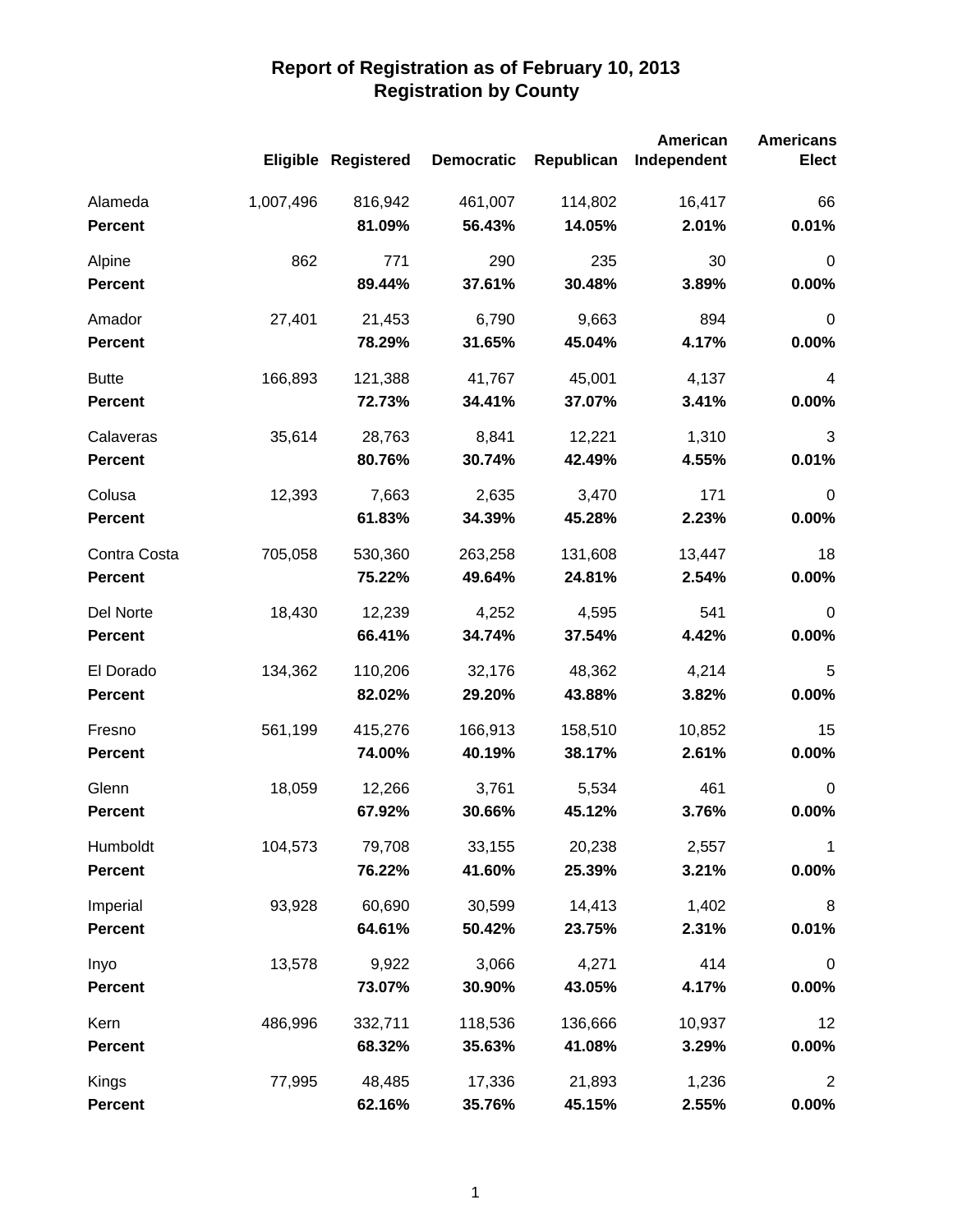|                |       | Peace and   |                |                | <b>No Party</b>   |
|----------------|-------|-------------|----------------|----------------|-------------------|
|                | Green | Libertarian | Freedom        | Other          | <b>Preference</b> |
| Alameda        | 9,915 | 3,825       | 2,876          | 49,076         | 158,958           |
| <b>Percent</b> | 1.21% | 0.47%       | 0.35%          | 6.01%          | 19.46%            |
| Alpine         | 13    | 3           | $\overline{2}$ | 5              | 193               |
| <b>Percent</b> | 1.69% | 0.39%       | 0.26%          | 0.65%          | 25.03%            |
| Amador         | 114   | 185         | 46             | 78             | 3,683             |
| <b>Percent</b> | 0.53% | 0.86%       | 0.21%          | 0.36%          | 17.17%            |
| <b>Butte</b>   | 1,429 | 1,088       | 437            | 1,401          | 26,124            |
| <b>Percent</b> | 1.18% | 0.90%       | 0.36%          | 1.15%          | 21.52%            |
| Calaveras      | 261   | 348         | 94             | 211            | 5,474             |
| <b>Percent</b> | 0.91% | 1.21%       | 0.33%          | 0.73%          | 19.03%            |
| Colusa         | 19    | 30          | 12             | $\overline{2}$ | 1,324             |
| <b>Percent</b> | 0.25% | 0.39%       | 0.16%          | 0.03%          | 17.28%            |
| Contra Costa   | 3,278 | 2,817       | 1,121          | 1,455          | 113,358           |
| <b>Percent</b> | 0.62% | 0.53%       | 0.21%          | 0.27%          | 21.37%            |
| Del Norte      | 100   | 90          | 49             | 150            | 2,462             |
| <b>Percent</b> | 0.82% | 0.74%       | 0.40%          | 1.23%          | 20.12%            |
| El Dorado      | 887   | 1,010       | 293            | 883            | 22,376            |
| <b>Percent</b> | 0.80% | 0.92%       | 0.27%          | 0.80%          | 20.30%            |
| Fresno         | 1,592 | 1,942       | 1,097          | 4,770          | 69,585            |
| <b>Percent</b> | 0.38% | 0.47%       | 0.26%          | 1.15%          | 16.76%            |
| Glenn          | 41    | 74          | 45             | 31             | 2,319             |
| <b>Percent</b> | 0.33% | 0.60%       | 0.37%          | 0.25%          | 18.91%            |
| Humboldt       | 3,036 | 801         | 342            | 221            | 19,357            |
| <b>Percent</b> | 3.81% | 1.00%       | 0.43%          | 0.28%          | 24.28%            |
| Imperial       | 141   | 215         | 255            | 358            | 13,299            |
| <b>Percent</b> | 0.23% | 0.35%       | 0.42%          | 0.59%          | 21.91%            |
| Inyo           | 88    | 79          | 29             | 46             | 1,929             |
| <b>Percent</b> | 0.89% | 0.80%       | 0.29%          | 0.46%          | 19.44%            |
| Kern           | 831   | 1,947       | 926            | 374            | 62,482            |
| <b>Percent</b> | 0.25% | 0.59%       | 0.28%          | 0.11%          | 18.78%            |
| Kings          | 94    | 214         | 86             | 161            | 7,463             |
| Percent        | 0.19% | 0.44%       | 0.18%          | 0.33%          | 15.39%            |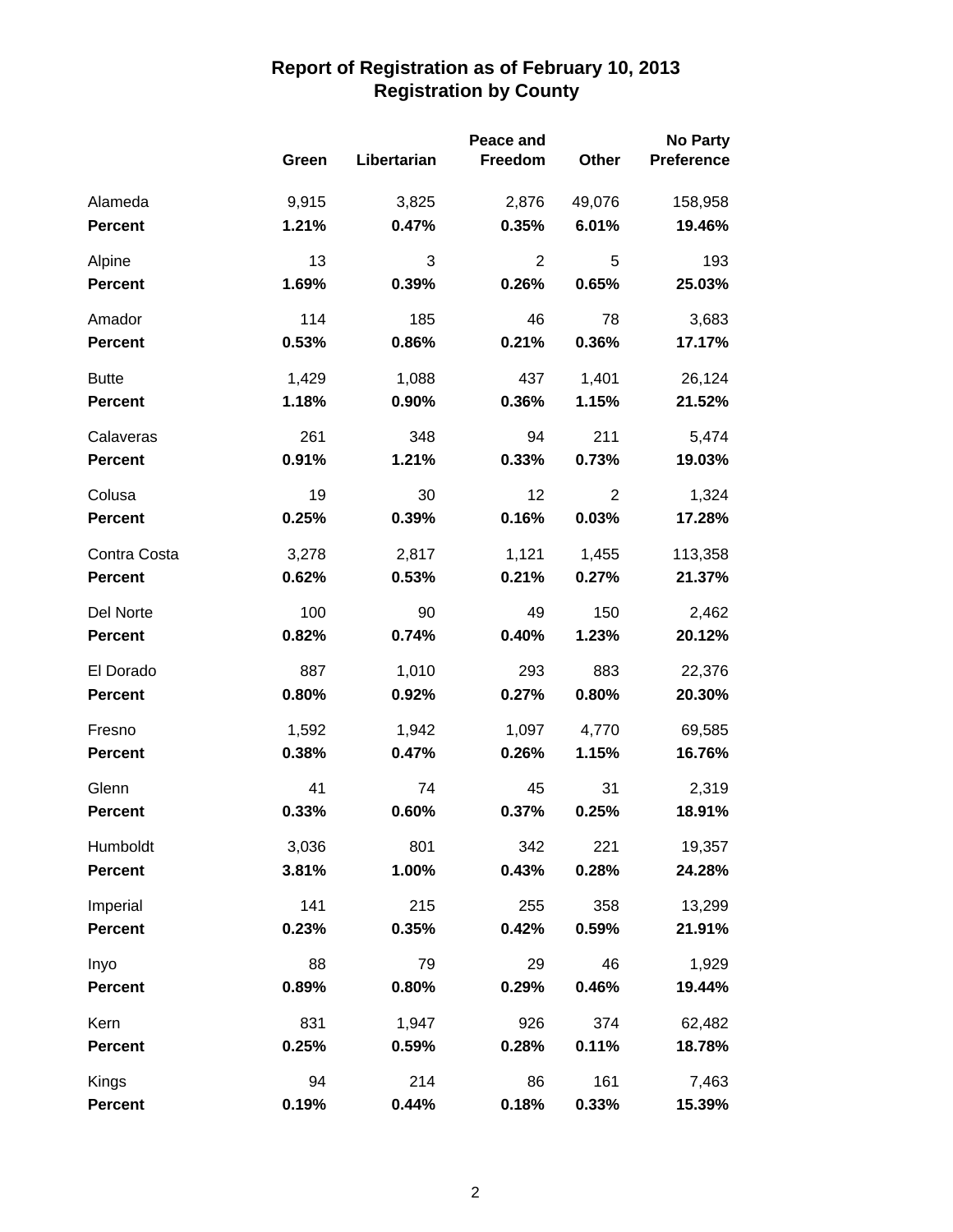|                |           |                            |                   |            | American    | <b>Americans</b> |
|----------------|-----------|----------------------------|-------------------|------------|-------------|------------------|
|                |           | <b>Eligible Registered</b> | <b>Democratic</b> | Republican | Independent | <b>Elect</b>     |
| Lake           | 46,896    | 35,132                     | 14,285            | 9,664      | 1,399       | 2                |
| Percent        |           | 74.91%                     | 40.66%            | 27.51%     | 3.98%       | 0.01%            |
| Lassen         | 18,413    | 13,932                     | 3,401             | 6,687      | 726         | 1                |
| <b>Percent</b> |           | 75.66%                     | 24.41%            | 48.00%     | 5.21%       | 0.01%            |
| Los Angeles    | 5,985,531 | 4,865,403                  | 2,486,479         | 1,048,507  | 109,055     | 2,583            |
| <b>Percent</b> |           | 81.29%                     | 51.11%            | 21.55%     | 2.24%       | 0.05%            |
| Madera         | 85,780    | 53,782                     | 18,212            | 23,858     | 1,615       | $\pmb{0}$        |
| <b>Percent</b> |           | 62.70%                     | 33.86%            | 44.36%     | 3.00%       | 0.00%            |
| Marin          | 176,809   | 154,250                    | 83,853            | 28,116     | 3,303       | $\overline{4}$   |
| <b>Percent</b> |           | 87.24%                     | 54.36%            | 18.23%     | 2.14%       | 0.00%            |
| Mariposa       | 14,388    | 10,613                     | 3,156             | 4,751      | 459         | 1                |
| <b>Percent</b> |           | 73.76%                     | 29.74%            | 44.77%     | 4.32%       | 0.01%            |
| Mendocino      | 62,889    | 48,993                     | 22,728            | 10,650     | 1,679       | $\mathbf{1}$     |
| <b>Percent</b> |           | 77.90%                     | 46.39%            | 21.74%     | 3.43%       | 0.00%            |
| Merced         | 147,507   | 98,874                     | 43,981            | 32,767     | 3,016       | 2                |
| <b>Percent</b> |           | 67.03%                     | 44.48%            | 33.14%     | 3.05%       | 0.00%            |
| Modoc          | 7,296     | 5,273                      | 1,364             | 2,634      | 262         | $\mathbf 0$      |
| <b>Percent</b> |           | 72.27%                     | 25.87%            | 49.95%     | 4.97%       | 0.00%            |
| Mono           | 9,928     | 6,000                      | 1,970             | 2,167      | 248         | $\mathbf 0$      |
| <b>Percent</b> |           | 60.44%                     | 32.83%            | 36.12%     | 4.13%       | 0.00%            |
| Monterey       | 232,959   | 168,245                    | 87,040            | 40,721     | 3,927       | 12               |
| <b>Percent</b> |           | 72.22%                     | 51.73%            | 24.20%     | 2.33%       | 0.01%            |
| Napa           | 91,353    | 71,522                     | 33,182            | 19,142     | 2,147       | 3                |
| <b>Percent</b> |           | 78.29%                     | 46.39%            | 26.76%     | 3.00%       | $0.00\%$         |
| Nevada         | 76,004    | 61,557                     | 20,298            | 23,315     | 2,208       | 1                |
| <b>Percent</b> |           | 80.99%                     | 32.97%            | 37.88%     | 3.59%       | 0.00%            |
| Orange         | 1,930,901 | 1,397,665                  | 442,878           | 583,625    | 36,964      | 244              |
| <b>Percent</b> |           | 72.38%                     | 31.69%            | 41.76%     | 2.64%       | 0.02%            |
| Placer         | 251,974   | 208,025                    | 58,257            | 97,817     | 4,722       | 10               |
| <b>Percent</b> |           | 82.56%                     | 28.00%            | 47.02%     | 2.27%       | 0.00%            |
| Plumas         | 15,753    | 13,012                     | 4,068             | 5,528      | 644         | $\overline{2}$   |
| Percent        |           | 82.60%                     | 31.26%            | 42.48%     | 4.95%       | 0.02%            |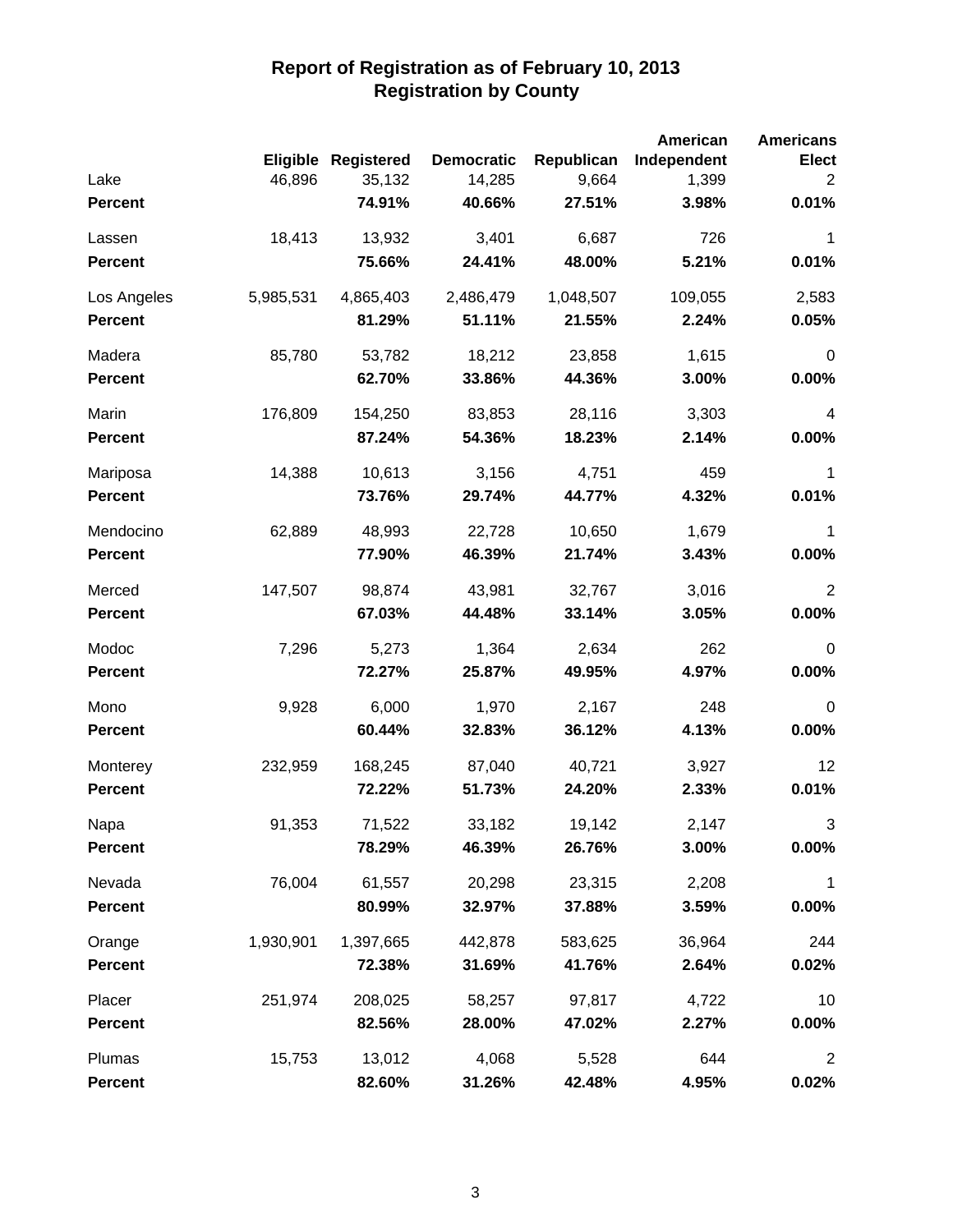|                |        |             | Peace and |          | <b>No Party</b>   |
|----------------|--------|-------------|-----------|----------|-------------------|
|                | Green  | Libertarian | Freedom   | Other    | <b>Preference</b> |
| Lake           | 478    | 278         | 157       | 71       | 8,798             |
| <b>Percent</b> | 1.36%  | 0.79%       | 0.45%     | 0.20%    | 25.04%            |
| Lassen         | 43     | 95          | 37        | 67       | 2,875             |
| <b>Percent</b> | 0.31%  | 0.68%       | 0.27%     | 0.48%    | 20.64%            |
| Los Angeles    | 24,534 | 25,808      | 24,950    | 262,180  | 881,307           |
| <b>Percent</b> | 0.50%  | 0.53%       | 0.51%     | 5.39%    | 18.11%            |
| Madera         | 208    | 264         | 131       | 191      | 9,303             |
| <b>Percent</b> | 0.39%  | 0.49%       | 0.24%     | 0.36%    | 17.30%            |
| Marin          | 2,206  | 837         | 254       | 426      | 35,251            |
| <b>Percent</b> | 1.43%  | 0.54%       | 0.16%     | 0.28%    | 22.85%            |
| Mariposa       | 117    | 97          | 22        | 155      | 1,855             |
| <b>Percent</b> | 1.10%  | 0.91%       | 0.21%     | 1.46%    | 17.48%            |
| Mendocino      | 1,857  | 431         | 281       | 191      | 11,175            |
| <b>Percent</b> | 3.79%  | 0.88%       | 0.57%     | 0.39%    | 22.81%            |
| Merced         | 568    | 483         | 318       | 180      | 17,559            |
| <b>Percent</b> | 0.57%  | 0.49%       | 0.32%     | 0.18%    | 17.76%            |
| Modoc          | 21     | 45          | 6         | 10       | 931               |
| <b>Percent</b> | 0.40%  | 0.85%       | 0.11%     | 0.19%    | 17.66%            |
| Mono           | 62     | 43          | 17        | 5        | 1,488             |
| Percent        | 1.03%  | 0.72%       | 0.28%     | 0.08%    | 24.80%            |
| Monterey       | 1,129  | 852         | 392       | 241      | 33,931            |
| <b>Percent</b> | 0.67%  | 0.51%       | 0.23%     | 0.14%    | 20.17%            |
| Napa           | 784    | 439         | 203       | 374      | 15,248            |
| <b>Percent</b> | 1.10%  | 0.61%       | 0.28%     | 0.52%    | 21.32%            |
| Nevada         | 1,421  | 585         | 140       | 140      | 13,449            |
| <b>Percent</b> | 2.31%  | 0.95%       | 0.23%     | 0.23%    | 21.85%            |
| Orange         | 5,492  | 10,824      | 3,330     | 4,792    | 309,516           |
| <b>Percent</b> | 0.39%  | 0.77%       | 0.24%     | 0.34%    | 22.15%            |
| Placer         | 1,116  | 2,257       | 359       | 410      | 43,077            |
| <b>Percent</b> | 0.54%  | 1.08%       | 0.17%     | 0.20%    | 20.71%            |
| Plumas         | 90     | 99          | 39        | 0        | 2,542             |
| <b>Percent</b> | 0.69%  | 0.76%       | 0.30%     | $0.00\%$ | 19.54%            |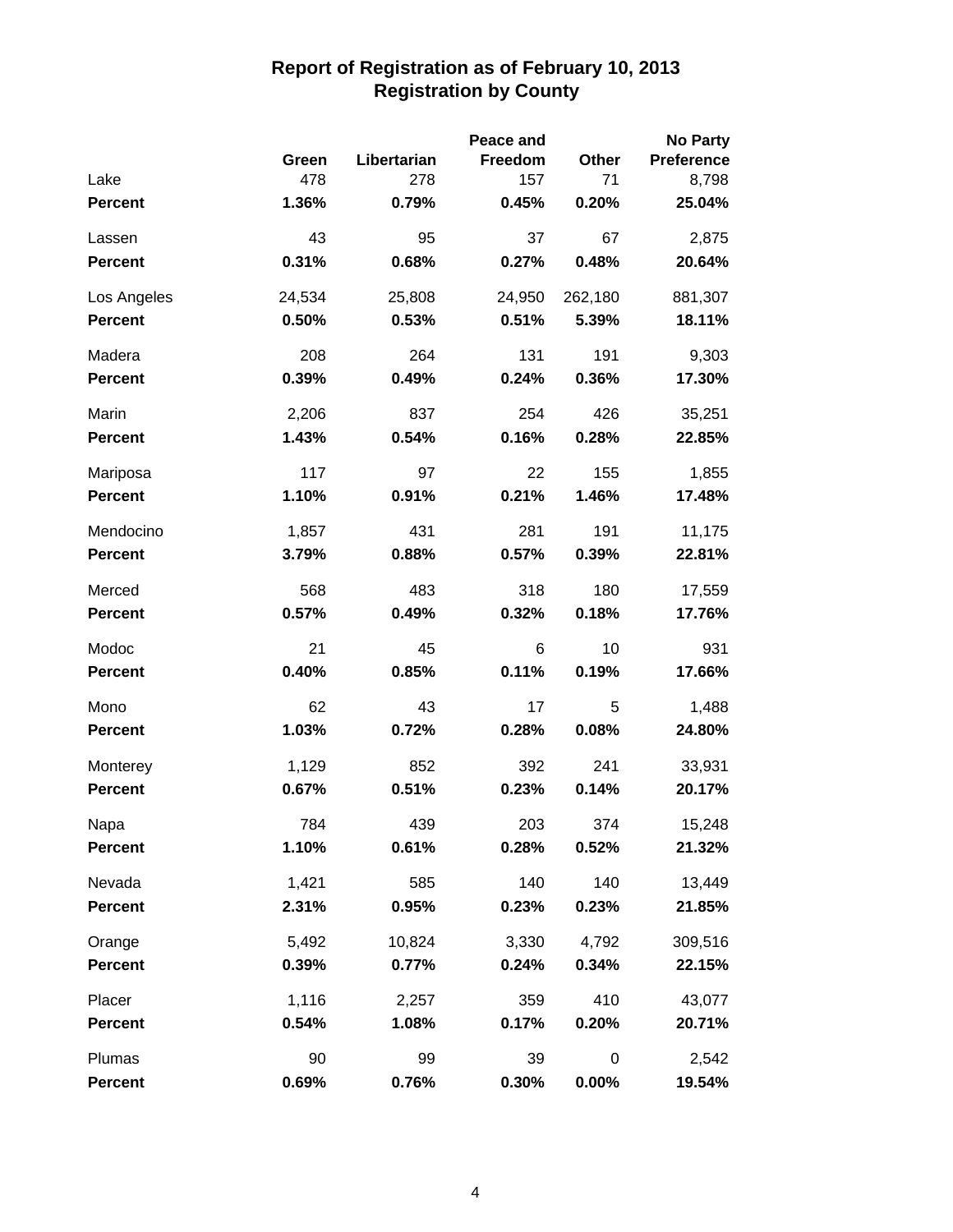|                 |           | Eligible Registered | <b>Democratic</b> | Republican | American<br>Independent | <b>Americans</b><br><b>Elect</b> |
|-----------------|-----------|---------------------|-------------------|------------|-------------------------|----------------------------------|
| Riverside       | 1,362,940 | 933,956             | 340,932           | 377,774    | 27,813                  | 53                               |
| <b>Percent</b>  |           | 68.53%              | 36.50%            | 40.45%     | 2.98%                   | 0.01%                            |
| Sacramento      | 946,730   | 697,505             | 306,215           | 222,338    | 20,045                  | 33                               |
| <b>Percent</b>  |           | 73.68%              | 43.90%            | 31.88%     | 2.87%                   | 0.00%                            |
| San Benito      | 33,595    | 26,694              | 12,643            | 7,847      | 679                     | 1                                |
| <b>Percent</b>  |           | 79.46%              | 47.36%            | 29.40%     | 2.54%                   | 0.00%                            |
| San Bernardino  | 1,263,507 | 869,637             | 339,603           | 307,945    | 31,121                  | 68                               |
| <b>Percent</b>  |           | 68.83%              | 39.05%            | 35.41%     | 3.58%                   | 0.01%                            |
| San Diego       | 2,100,054 | 1,575,770           | 556,173           | 533,713    | 52,406                  | 98                               |
| <b>Percent</b>  |           | 75.03%              | 35.30%            | 33.87%     | 3.33%                   | 0.01%                            |
| San Francisco   | 604,155   | 497,663             | 276,855           | 42,922     | 8,918                   | 23                               |
| <b>Percent</b>  |           | 82.37%              | 55.63%            | 8.62%      | 1.79%                   | 0.00%                            |
| San Joaquin     | 421,475   | 293,957             | 128,530           | 107,147    | 7,553                   | 12                               |
| <b>Percent</b>  |           | 69.74%              | 43.72%            | 36.45%     | 2.57%                   | 0.00%                            |
| San Luis Obispo | 201,826   | 156,516             | 52,937            | 61,640     | 4,303                   | 4                                |
| <b>Percent</b>  |           | 77.55%              | 33.82%            | 39.38%     | 2.75%                   | 0.00%                            |
| San Mateo       | 481,042   | 360,786             | 185,134           | 69,925     | 7,693                   | 14                               |
| <b>Percent</b>  |           | 75.00%              | 51.31%            | 19.38%     | 2.13%                   | 0.00%                            |
| Santa Barbara   | 277,052   | 197,675             | 81,778            | 60,811     | 5,053                   | 5                                |
| <b>Percent</b>  |           | 71.35%              | 41.37%            | 30.76%     | 2.56%                   | 0.00%                            |
| Santa Clara     | 1,126,868 | 817,310             | 372,979           | 177,268    | 17,009                  | 36                               |
| <b>Percent</b>  |           | 72.53%              | 45.63%            | 21.69%     | 2.08%                   | 0.00%                            |
| Santa Cruz      | 183,604   | 158,244             | 85,812            | 26,051     | 3,699                   | 4                                |
| <b>Percent</b>  |           | 86.19%              | 54.23%            | 16.46%     | 2.34%                   | $0.00\%$                         |
| Shasta          | 133,910   | 98,013              | 25,957            | 45,815     | 3,620                   | $\overline{2}$                   |
| <b>Percent</b>  |           | 73.19%              | 26.48%            | 46.74%     | 3.69%                   | $0.00\%$                         |
| Sierra          | 2,541     | 2,223               | 631               | 939        | 126                     | $\pmb{0}$                        |
| <b>Percent</b>  |           | 87.49%              | 28.39%            | 42.24%     | 5.67%                   | $0.00\%$                         |
| Siskiyou        | 34,398    | 25,582              | 8,253             | 10,458     | 1,126                   | 1                                |
| <b>Percent</b>  |           | 74.37%              | 32.26%            | 40.88%     | 4.40%                   | $0.00\%$                         |
| Solano          | 274,600   | 210,453             | 102,177           | 52,633     | 5,940                   | 12                               |
| <b>Percent</b>  |           | 76.64%              | 48.55%            | 25.01%     | 2.82%                   | 0.01%                            |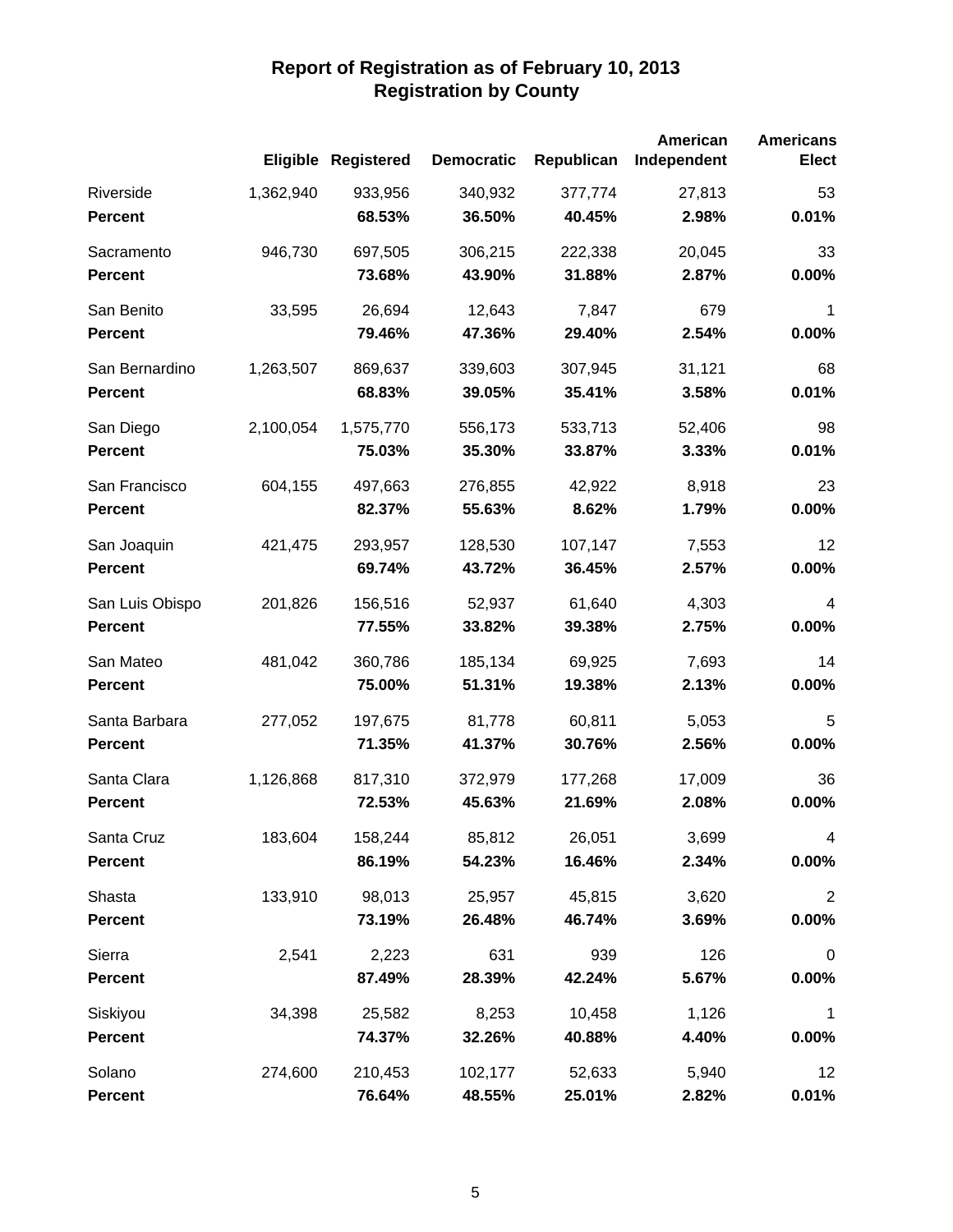|                 |       |             | Peace and |       | <b>No Party</b>   |
|-----------------|-------|-------------|-----------|-------|-------------------|
|                 | Green | Libertarian | Freedom   | Other | <b>Preference</b> |
| Riverside       | 2,659 | 5,145       | 2,324     | 7,472 | 169,784           |
| <b>Percent</b>  | 0.28% | 0.55%       | 0.25%     | 0.80% | 18.18%            |
| Sacramento      | 3,878 | 4,175       | 2,571     | 1,320 | 136,930           |
| <b>Percent</b>  | 0.56% | 0.60%       | 0.37%     | 0.19% | 19.63%            |
| San Benito      | 144   | 143         | 73        | 46    | 5,118             |
| <b>Percent</b>  | 0.54% | 0.54%       | 0.27%     | 0.17% | 19.17%            |
| San Bernardino  | 3,174 | 5,121       | 3,204     | 1,941 | 177,460           |
| <b>Percent</b>  | 0.36% | 0.59%       | 0.37%     | 0.22% | 20.41%            |
| San Diego       | 7,767 | 11,587      | 4,098     | 5,814 | 404,114           |
| <b>Percent</b>  | 0.49% | 0.74%       | 0.26%     | 0.37% | 25.65%            |
| San Francisco   | 8,215 | 3,028       | 1,727     | 1,284 | 154,691           |
| <b>Percent</b>  | 1.65% | 0.61%       | 0.35%     | 0.26% | 31.08%            |
| San Joaquin     | 819   | 1,300       | 686       | 1,410 | 46,500            |
| <b>Percent</b>  | 0.28% | 0.44%       | 0.23%     | 0.48% | 15.82%            |
| San Luis Obispo | 1,394 | 1,303       | 327       | 1,846 | 32,762            |
| <b>Percent</b>  | 0.89% | 0.83%       | 0.21%     | 1.18% | 20.93%            |
| San Mateo       | 2,521 | 1,852       | 735       | 754   | 92,158            |
| <b>Percent</b>  | 0.70% | 0.51%       | 0.20%     | 0.21% | 25.54%            |
| Santa Barbara   | 1,480 | 1,339       | 427       | 2,046 | 44,736            |
| <b>Percent</b>  | 0.75% | 0.68%       | 0.22%     | 1.04% | 22.63%            |
| Santa Clara     | 4,326 | 4,843       | 1,950     | 1,542 | 237,357           |
| <b>Percent</b>  | 0.53% | 0.59%       | 0.24%     | 0.19% | 29.04%            |
| Santa Cruz      | 3,145 | 1,388       | 555       | 1,483 | 36,107            |
| <b>Percent</b>  | 1.99% | 0.88%       | 0.35%     | 0.94% | 22.82%            |
| Shasta          | 453   | 786         | 268       | 344   | 20,768            |
| <b>Percent</b>  | 0.46% | 0.80%       | 0.27%     | 0.35% | 21.19%            |
| Sierra          | 24    | 30          | 4         | 42    | 427               |
| <b>Percent</b>  | 1.08% | 1.35%       | 0.18%     | 1.89% | 19.21%            |
| Siskiyou        | 196   | 264         | 89        | 57    | 5,138             |
| <b>Percent</b>  | 0.77% | 1.03%       | 0.35%     | 0.22% | 20.08%            |
| Solano          | 878   | 1,123       | 539       | 905   | 46,246            |
| <b>Percent</b>  | 0.42% | 0.53%       | 0.26%     | 0.43% | 21.97%            |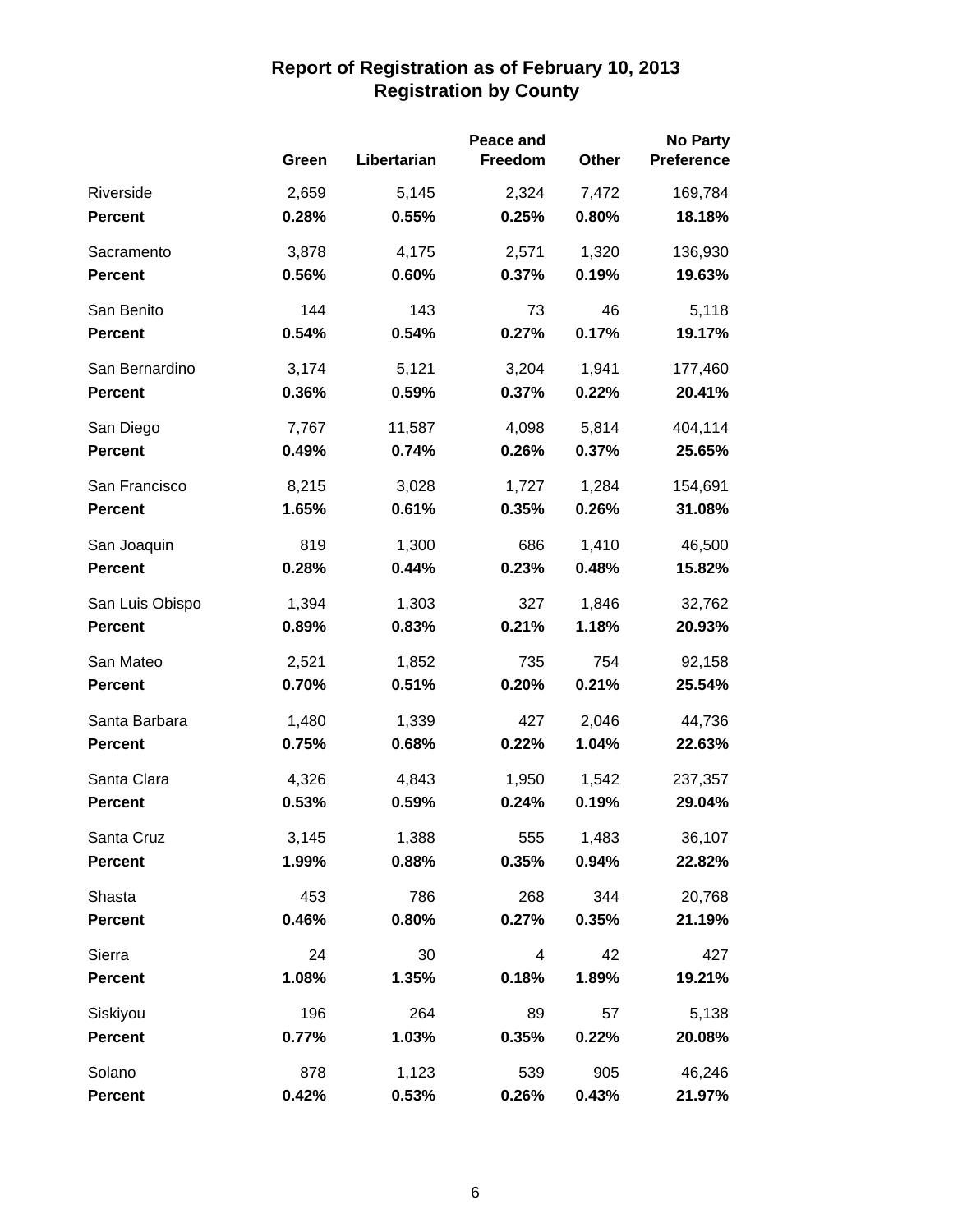|                    |            | <b>Eligible Registered</b> | <b>Democratic</b> | Republican | American<br>Independent | <b>Americans</b><br><b>Elect</b> |
|--------------------|------------|----------------------------|-------------------|------------|-------------------------|----------------------------------|
| Sonoma             | 339,756    | 261,706                    | 134,896           | 56,428     | 6,619                   | $\sqrt{3}$                       |
| <b>Percent</b>     |            | 77.03%                     | 51.54%            | 21.56%     | 2.53%                   | 0.00%                            |
| <b>Stanislaus</b>  | 323,765    | 231,870                    | 92,788            | 90,002     | 6,442                   | 14                               |
| <b>Percent</b>     |            | 71.62%                     | 40.02%            | 38.82%     | 2.78%                   | 0.01%                            |
| Sutter             | 59,396     | 41,760                     | 13,557            | 18,571     | 1,328                   | $\mathbf 1$                      |
| <b>Percent</b>     |            | 70.31%                     | 32.46%            | 44.47%     | 3.18%                   | 0.00%                            |
| Tehama             | 43,358     | 30,485                     | 9,163             | 13,542     | 1,502                   | $\mathbf 0$                      |
| <b>Percent</b>     |            | 70.31%                     | 30.06%            | 44.42%     | 4.93%                   | 0.00%                            |
| <b>Trinity</b>     | 11,343     | 7,846                      | 2,630             | 2,695      | 376                     | $\boldsymbol{0}$                 |
| Percent            |            | 69.17%                     | 33.52%            | 34.35%     | 4.79%                   | 0.00%                            |
| Tulare             | 253,309    | 144,863                    | 49,183            | 63,336     | 4,826                   | 13                               |
| <b>Percent</b>     |            | 57.19%                     | 33.95%            | 43.72%     | 3.33%                   | 0.01%                            |
| Tuolumne           | 38,560     | 32,101                     | 10,306            | 13,529     | 1,313                   | 1                                |
| <b>Percent</b>     |            | 83.25%                     | 32.10%            | 42.15%     | 4.09%                   | 0.00%                            |
| Ventura            | 535,633    | 431,154                    | 166,462           | 155,180    | 11,072                  | 13                               |
| <b>Percent</b>     |            | 80.49%                     | 38.61%            | 35.99%     | 2.57%                   | 0.00%                            |
| Yolo               | 137,948    | 101,849                    | 48,106            | 24,333     | 2,835                   | $\overline{4}$                   |
| <b>Percent</b>     |            | 73.83%                     | 47.23%            | 23.89%     | 2.78%                   | 0.00%                            |
| Yuba               | 47,149     | 29,044                     | 9,139             | 11,402     | 1,346                   | $\overline{2}$                   |
| <b>Percent</b>     |            | 61.60%                     | 31.47%            | 39.26%     | 4.63%                   | 0.01%                            |
| <b>State Total</b> | 23,857,732 | 18,055,783                 | 7,932,373         | 5,225,675  | 476,157                 | 3,417                            |
| <b>Percent</b>     |            | 75.68%                     | 43.93%            | 28.94%     | 2.64%                   | 0.02%                            |